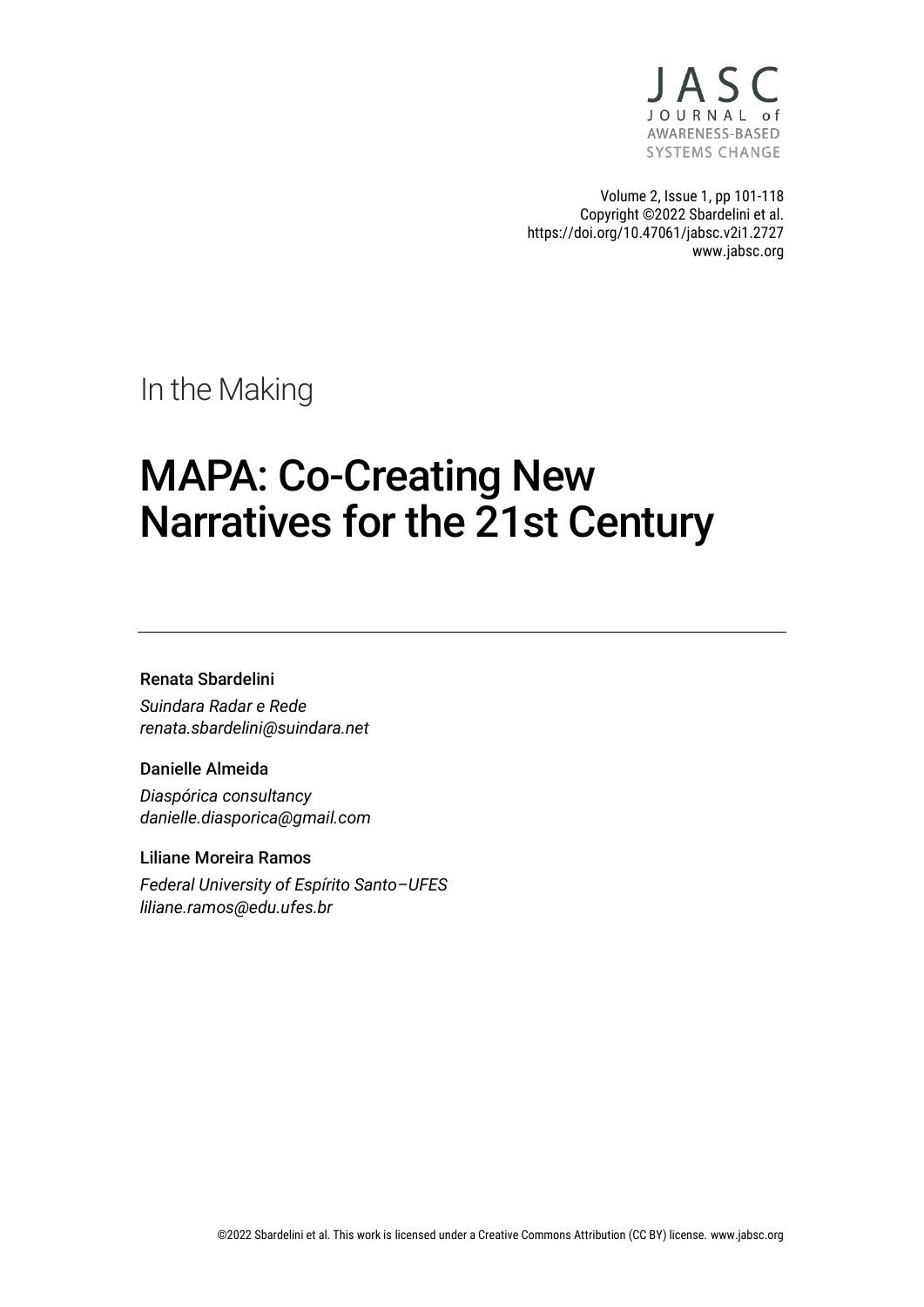## Abstract

This article presents the MAPA Social Innovation Lab and elaborates on the elements of the process that influenced and/or led to the construction of new narratives based on a plurality of views and multiplicity of people from different social classes and in different positions of power. It addresses the short period during which the lab itself was held, the tensions that arose on account of the characteristics / particularities of the group's participants, and the breadth and complexity of a co-constructed narrative. The social innovation lab was held in 2019 and was based on Theory U. It consisted of 37 leaders invited to rethink a social model anchored in the feminine-masculine duality starting from the central question: What does the new narrative of feminine and masculine values for the 21st century look like? We present three central principles that underpin the process and, from the point of view of a movement still under construction, we consider important issues for developing a MAPA experience as well as the limitations and possibilities that became (and have become) evident over the course of our MAPA journey.

## Keywords

social innovation; Theory U; feminine and masculine values; plurality; multiple knowledge systems; vulnerability

## Introduction

Argentine philosopher Enrique Dussel (2014) proposes elements for contemplating Latin American society from a decolonial, epistemological point of view, meaning a view that recognizes the Eurocentric and universalist nature of modern political and economic systems and that seeks to shape new possible worlds from a political process of liberation that reveals the pluriverse: a diversity of historically invisibilized concepts, models, mental structures, and historical and transcendental arrangements. In 2019, the MAPA Social Innovation Lab was created and held in Brazil as a space to co-shape a new possible world from such a point of view.

The MAPA Social Innovation Lab was conceived by Renata Sbardelini, founder of the creative consulting firm Suindara Radar e Rede. The impetus to create MAPA came from Sbardelini's felt sense of a need to explore the "pain related to being a woman in today's world." She felt that her own experience of this pain was more than personal, and that creating a space to explore the theme further would serve a broader community. Initially, she conceived of the project as a space for exploring female identities, values and narratives, but later reconceptualized it to include a broader understanding of gender as a cultural construction that permeates the dynamics of relationships with others, with nature, with work, with consumption, and as a way of being.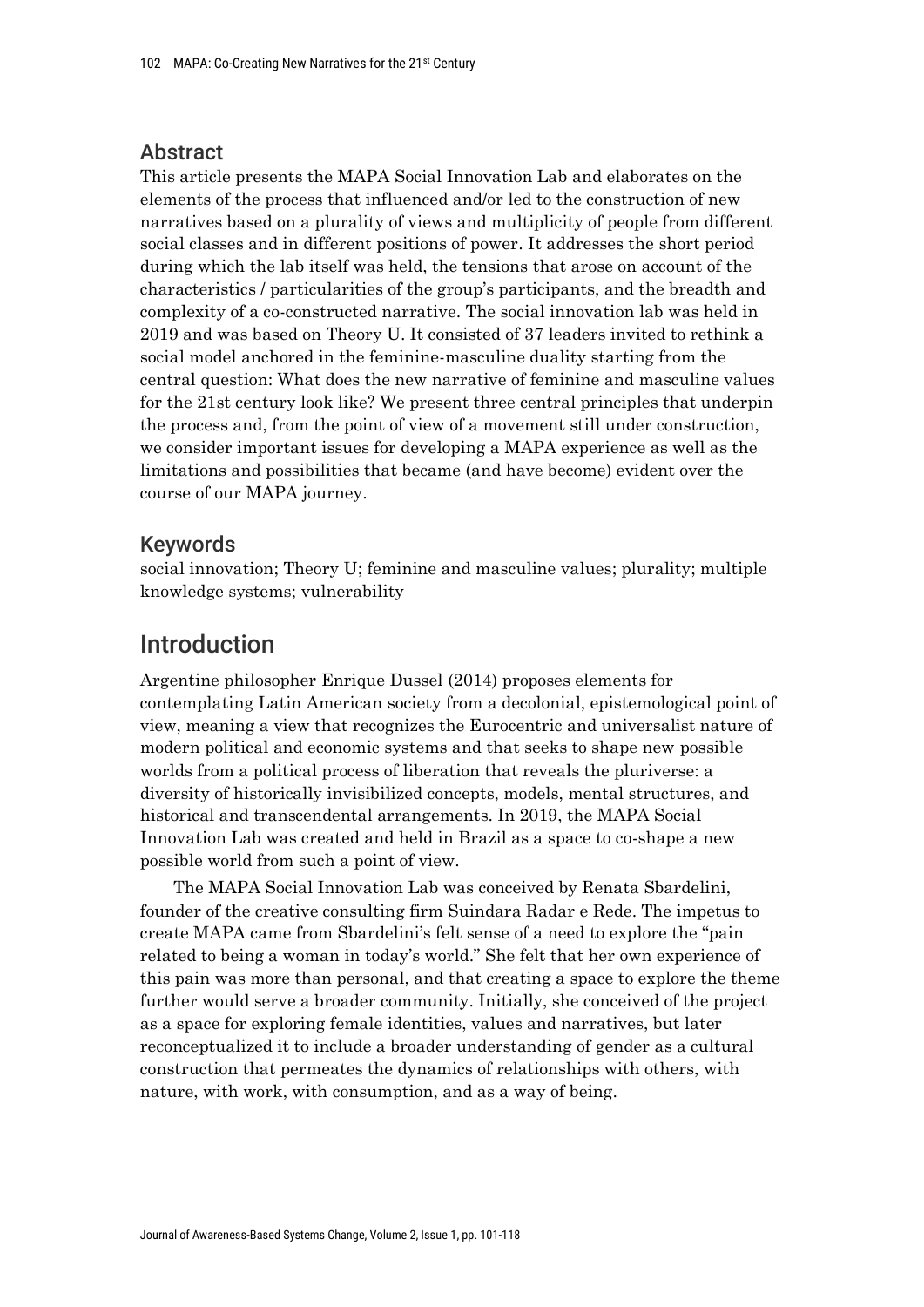From this vision, Sbardelini proposed that the objective of the Lab would be to reimagine the current social model anchored in feminine-masculine duality using three questions as a springboard:

- − What constitutes feminine and masculine values in the 21st century?
- − What is the relationship between feminine and masculine values that guides our behavior and the individual and collective decisions we make?
- − What do the new narratives of feminine and masculine values for the 21st century look like?

The name MAPA (map) was chosen because its meaning goes beyond the idea of a graphic representation of a territory: the concept of map also contains creative power that connects individuals, territories, and realities; "open, it is connectable in all its dimensions, dismountable, reversible, susceptible to receive constant modifications" (Deleuze & Guatarri, 1995, pp. 20-21).

The MAPA Social Innovation Lab took place August 2019. The journey lasted five days and was based on Theory U methodology for social innovation (Scharmer, 2007, 2018). There were thirty-seven participants in the lab, the limit suggested by the facilitator so that the development of the planned activities could happen with enough time for exchanges, speaking and listening. The participants were hand-picked based on relevant areas of action for the proposed discussion, such as political change, environment, communication and culture, technology and innovation, social entrepreneurship, and education. Within these areas, MAPA Social Innovation Lab chose to work with leaders with a recognized track record in their fields, areas of influence and/or activism and who influence and produce content in and for their institutions, communities, and for society at large.

In this article, we seek to identify key elements of the five-day process that helped create the opportunity for a collective construction of new narratives to emerge from a heterogenous group consisting of individuals who come from different social classes and spaces of power. We point to three key elements: opening with vulnerability, group plurality/heterogeneity and opening to multiple knowledge systems. The first two are part of the lab design and the third is an element that emerged from the group dynamics. We suggest that the first two elements created the conditions for the third element to emerge.

## Methodology

The reflections presented here are based on the direct experience of two of the coauthors, Renata Sbardelini, who first came up with the MAPA Social Innovation Lab and, by extension, the MAPA Project, and Danielle Almeida, both leaders during the five-day laboratory, and on the process analysis of the third co-author, Liliane Ramos. Ramos' analysis draws on the "Sistematização" internal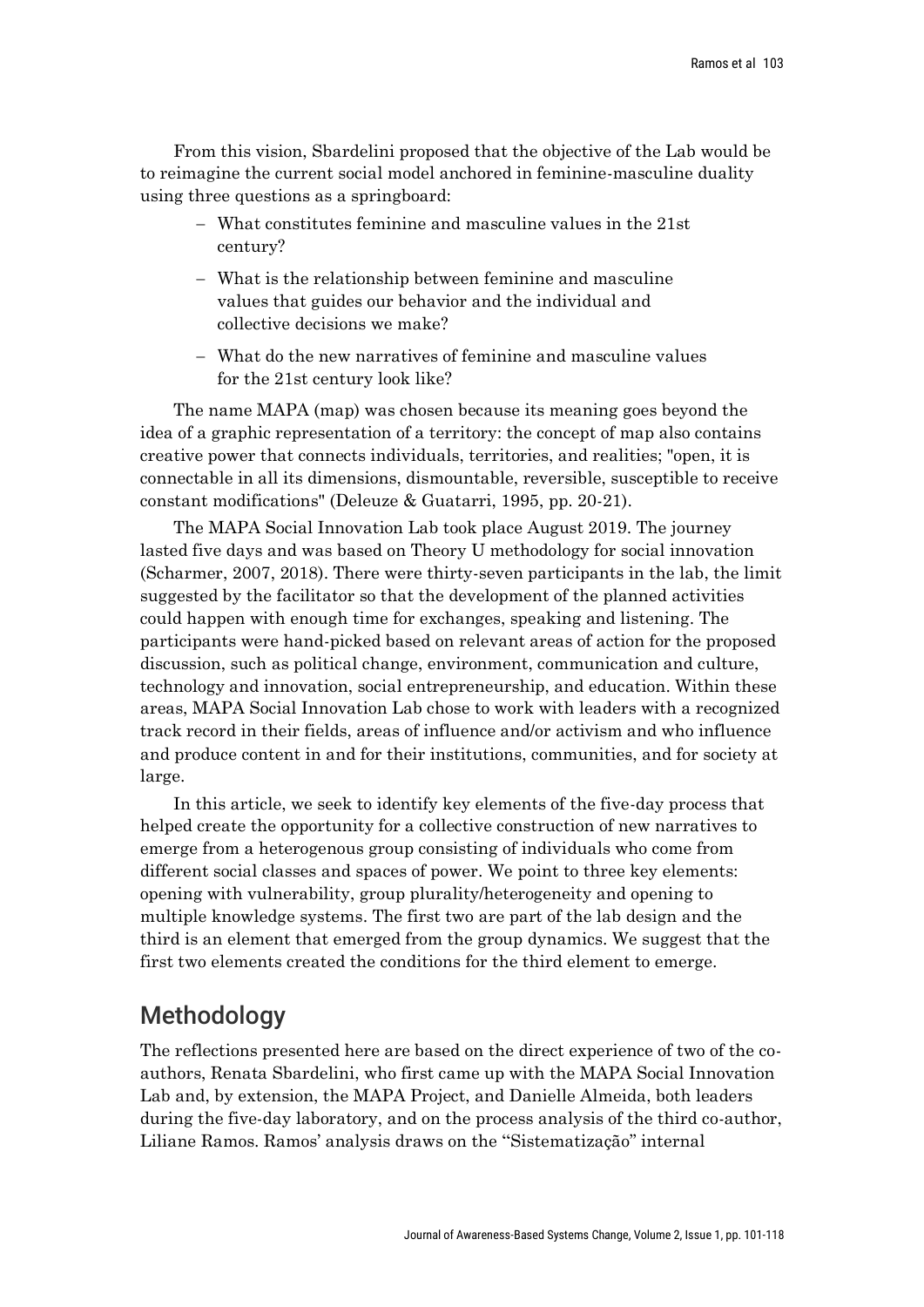document, intended to be a written record of the MAPA Social Innovation Lab activities. It was written by an anthropologist who worked for two years with the Suindara team on planning the lab and witnessed the lab's activities specifically for organizing its record. The document includes participants' comments during the MAPA Social Innovation Lab process, transcribed from the audio and video recording of all activities, and observational input from both the anthropologist and from Renata Sbardelini. It allowed us to go back to key moments throughout the five-day journey to draw out relevant themes. All participant quotes included in this article are drawn from the "Sistematização" and are shared here with their permission.

The sense-making—or data analysis—was carried out from an interpretive ethnographic perspective (Geertz, 1989) that privileges the meanings that the actors attribute to the situations experienced, acting reflexively on social processes and managing their consequences. In the specific case of this work, two of the co-authors participated directly in the process analyzed, which includes a subjective relationship with the object of the discussions presented. We believe that this relationship, once made explicit, did not constitute an obstacle but their participant status enhanced the analysis, as Geertz believed.

The three key elements presented in this article emerged from the sensemaking discussions among the authors, who sought answers to the following question: what were the fundamental aspects of the process that generated engagement of the participants with the lab proposal, creating the opportunity for a collective construction of new narratives to emerge from a heterogeneous group of individuals from different spaces of power? For this purpose, the confluence of the visions of the three co-authors, who assumed different perspectives in the realization of the lab (in the case of Sbardelini and Almeida) or had an external view of the process (in the case of Ramos), was enriching. The "Sistematização" document made it possible to return to the specific comments expressed during the lab by participants, and to draw conclusions from these about the relevance of various elements to the process. The group met six times over the course of four months to review the Sistematização data and draw out key themes.

Certainly there were many planned and emergent aspects contributed to the results generated in the lab. We chose to highlight the three described here because we feel they offer insight into the challenge of creating conditions for the group's openness and engagement with the lab's objectives, allowing, through the process, the participants to build on and deepen the complexity of the initial questions raised.

## Perspective on Feminine and Masculine Values

From the beginning of the MAPA Social Innovation Lab planning, the lab organizers conceptualized gender as a culturally constructed identifier, with qualities and functions defined by interpretation of the nature of bodies, which is developed neither naturally or impartially, thereby reinforcing masculine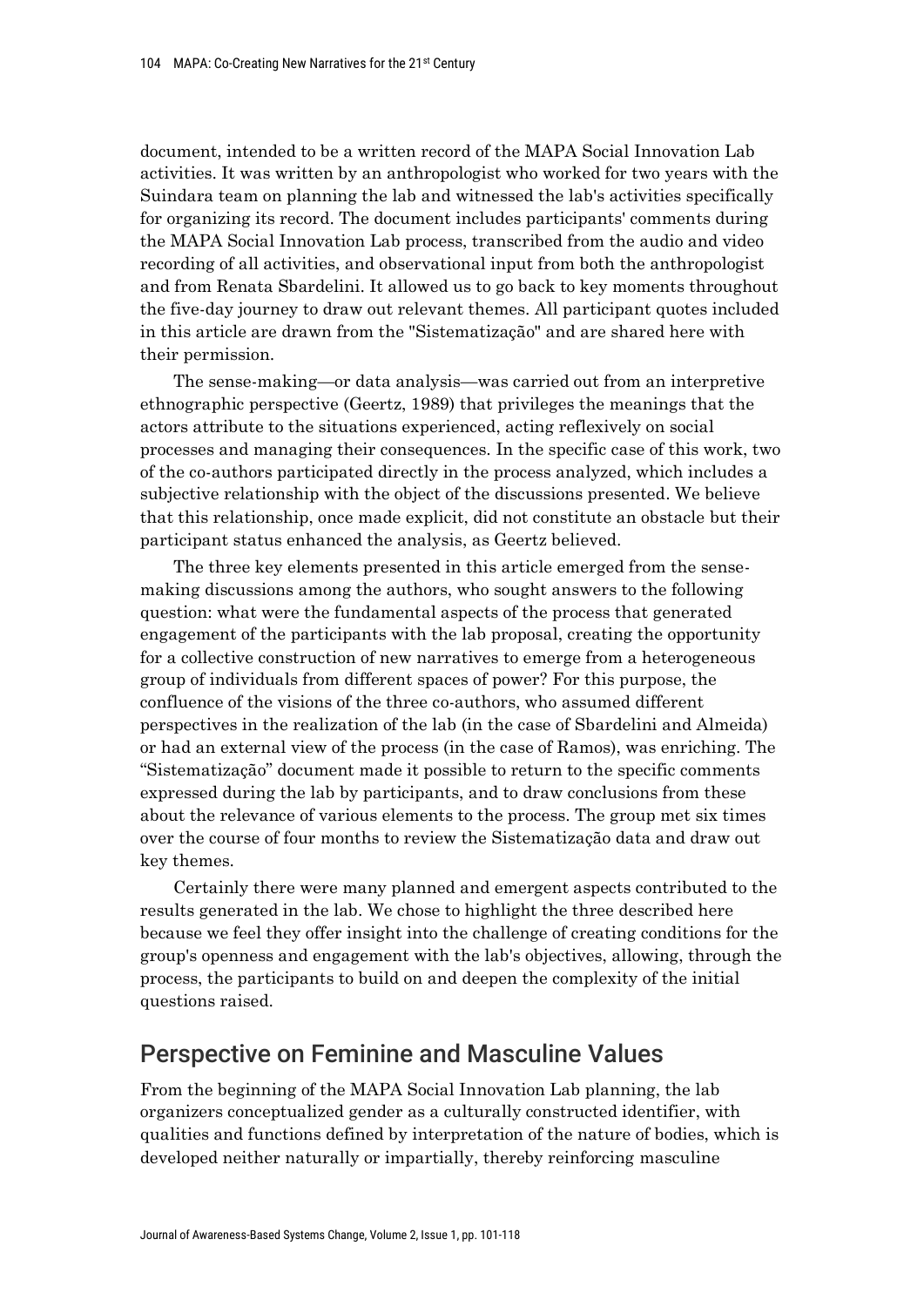domination and authority (Butler, 2003, p.37). Simone de Beauvoir (1989/1949) stated that no woman is born a woman, she becomes a woman. As such, a differentiation process takes place that does not happen in a horizontal and balanced way, but is expressed on the level of actions and ideas through an apparatus of power. In this sense, according to Marilyn Strathern (2006), to transform this apparatus it is not enough to compare people defined by their gender from a vision of supposed intrinsic qualities. It is necessary, rather, to understand how these qualities relate to social conventions, so that these conventions can be changed.

In conjunction with the theories of de Beauvoir (1989/1949) and Strathern (2006), we understood that this cultural process transcends individual relationships between men and women. A masculine bias when interpreting social space can be identified with the constitution of the modernity thought itself, as Sorj (1992) pointed out, and this bias is expressed through dualisms like individual/social, public/private, mind/body, rational/emotional and nature/nurture(culture). Nevertheless, Sori stresses that this bias does not assume, in today's terms of behavior, a universal content or rigid forms. From this interpretation, Western culture is recognized as essentially patriarchal, wherein elements like war, hierarchy, valuing growth and controlling reason permeate everyday life and interactions, including the leadership models pursued in government, business and even social action (Bhat & Sisodia, 2016). It is also a Eurocentric culture, which invisibilizes particular concepts, mental structures, and historical arrangements of the global south (Dussel, 2015).

Muraro and Boff (2002) have proposed that it is possible to reshape coexistence through a balance between the feminine and masculine values that reverberate within us as individuals and in our relationships with others and with nature. In this reconfiguration, it is crucial to recognize a heterogeneous manifestation of feminine and masculine values and of their impacts in different social groups (Rosaldo, 1995). Only in this way do we avoid the risk that, in seeking to transform existing systems, we establish new conventions of control and power (Eisler, 1988), limiting our understanding of a social model to simplified dualities.

When we, the MAPA Social Innovation Lab, opted to address the feminine and the masculine in terms of values, we sought to take a critical look at the prevailing logic of these cultural processes and structures of power, to recognize their underlying historical development, and to create space for building new narratives that could transform the structures of prejudice, inequality, and power asymmetry. It was then decided that men would also be invited to the dialogue.

Brazil is among the five countries with the largest gaps in gender inequality in Latin America. In 2019, when the lab was held, Brazil ranked 95 out of 155 countries surveyed for the Global Gender Gap Report (World Economic Forum, 2018). The scenario of imbalance between men and women in the country produces significant social injustices in political and economic participation. In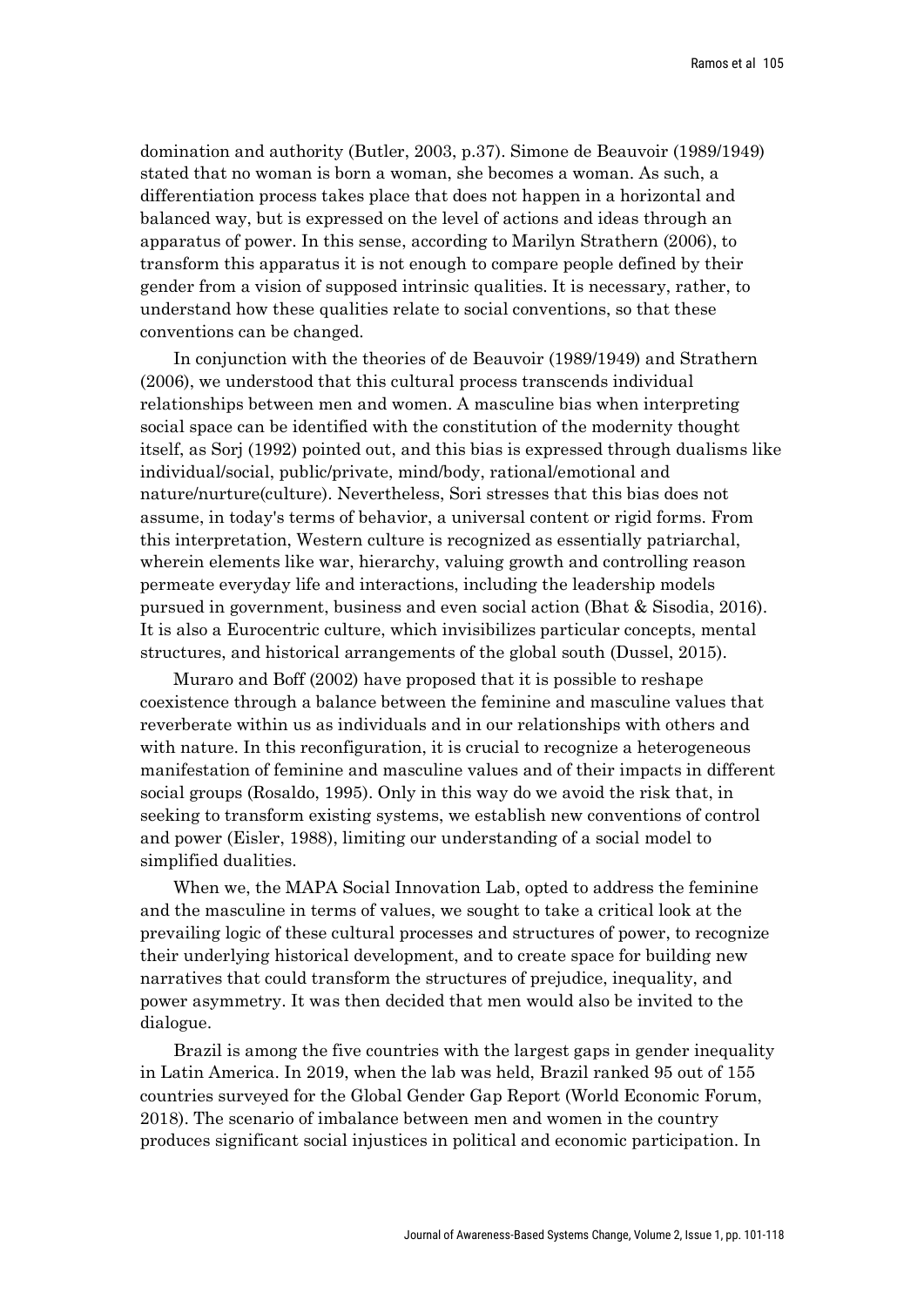2019 the labor market participation rate for women was 54.5 %, while among men it was 73.7 %. In addition, in Brazil women receive, on average, 77% of the value of men's income. In 2020, Brazil had only 14.8% women parliamentarians in office in the lower chambers, the lowest rate among South American countries (Instituto Brasileiro de Geografia e Estatística [IBGE], 2021). The *We Need to Talk to Men* report pointed out that 81.2% of men and 94.8% of cisgender women consider that there is a lot of male chauvinism in Brazil, and more than 50% of the participants believe that there is a lot or extreme inequality of rights and opportunities between men and women in the country (UN Women, 2016).

The female and male values were summarized in three key social symptoms to be addressed during the lab, presented on the first day of activities as context:

- 1. Gender Gap: despite all the progress made by women since the mid-twentieth century, there are still notable gender gaps. For example, according to the Global Gender Gap Report (World Economic Forum, 2018), to date there is still a 32.0% average gender gap that remains to be closed. The largest gender disparity that informs this gap is in the area of political empowerment, and gaps also remain significant in economic participation and opportunity. The report projections indicate that the overall global gender gap will close in 108 years across the 106 countries covered in this report.
- 2. Gender Identity: the construction of gender identity is associated with imprisoning stereotypes for both men and women. The We Need to Talk to Men Report (Brazil Country Office of UN Women, 2016), pointed out that "the place of men" in society is still largely built on heterosexuality, the culture of the hero, the role of the provider, being a strong worker and emotionally reserved, group strength, and virile capital; and "the place of women" is still largely constructed from the role of the caretaker, purity, beauty, and fragility.
- 3. A Polarized World with a Power Imbalance: Our worldwide value system remains anchored in the polarization of a binary culture. In this system, polar opposites often associated with male/female, such as public/private, society/individual, rational/emotional, science/spirituality and man/woman, fight for positions of control and power. According to psychologist and mythologist, Murdock (2013), our task is to heal the internal split between masculine and feminine that produces these polarities, welcoming the tensions that arise from this process. This would be a delicate balance, that demands a subtle integration of the feminine and masculine aspects of oneself. That would reflect on the re-balancing of social relations, as well as in the balance of life on earth.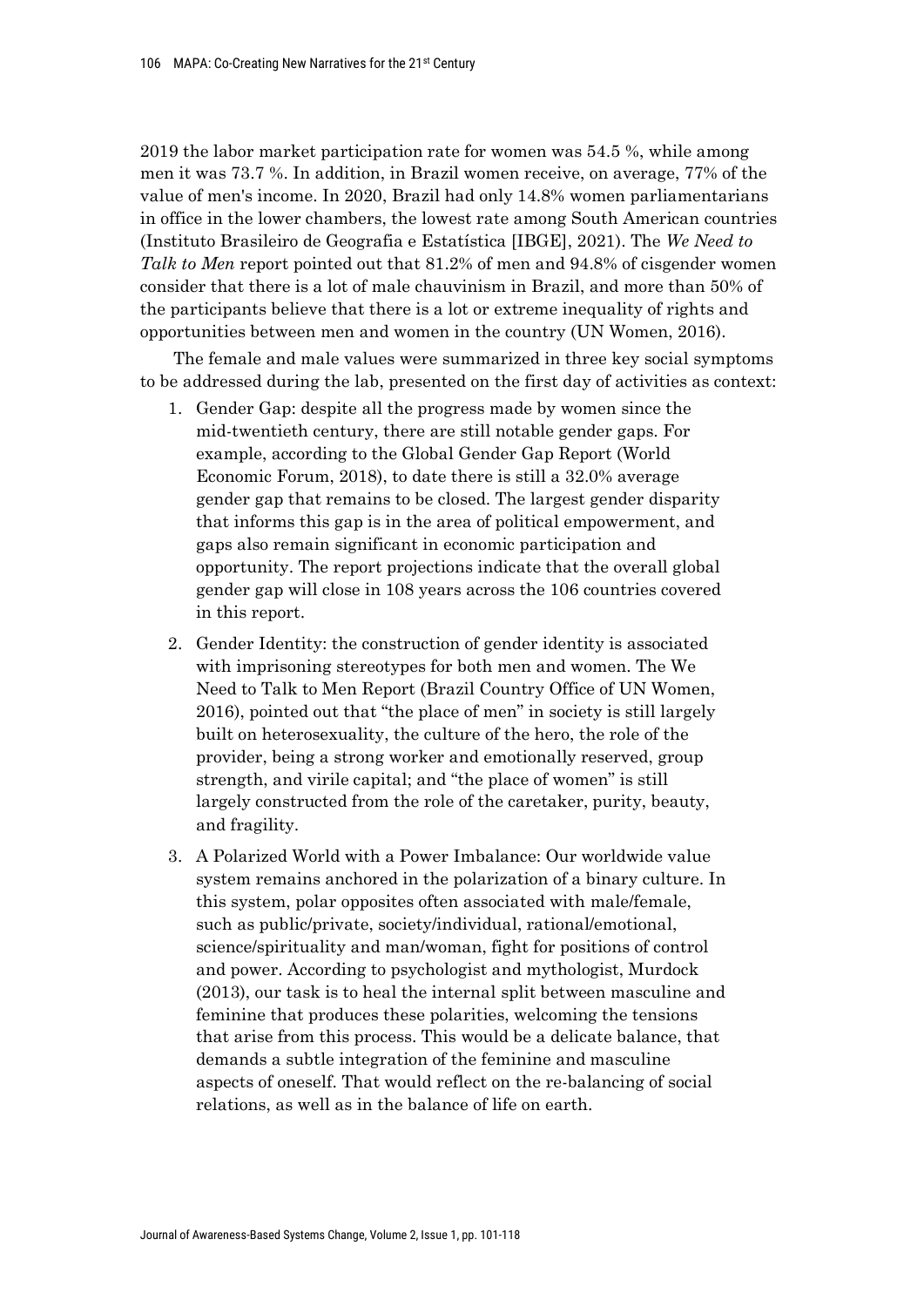Based on personal experience, the data about gender gap and gender identity, and the proposition of Murdock (2013) and Muraro and Boff (2002) that it is possible to reshape coexistence through a balance between the feminine and masculine values, described above, Sbardelini hypothesized an explanation of the current scenario as a starting point for the lab. She proposed that the root cause of these symptoms may be the historic rupture of a holistic view of the feminine and masculine archetype, when masculine archetypes overshadowed feminine archetypes and came to shape the power structures that guide society and consequently our model of the world, extending to business, government, education, marriage, religion, family.

## Lab Format and Structure

The MAPA Social Innovation Lab was an action research project, a methodology that starts with a collective problem and then collectively pulls in participants who represent the situation being researched as co-protagonists to engage in building knowledge and changing reality (Thiollent, 1985; Peruzzo, 2016). We were particularly influenced by socially critical action research as described by Tripp (2005, p. 14), a type of action research that starts from the recognition that in society there are one or more dominant systems that produce injustice, which demand transformation at different levels.

There is no single way of applying action research, and the field has drawn from different theoretical sources and has undergone extensive methodological development (Bradbury, 2006). The MAPA Social Innovation Lab used Theory U, developed by Otto Scharmer (2007, 2018) as its action research methodology. Theory U is based on the idea that the quality of change generated by any intervention is a function of the level of awareness of the people involved. It emphasizes the intelligences of mind, heart, and deepest will to support individual transformation and sensing into the future that wishes to unfold.

As an awareness-based method for changing systems, Theory U is practiced by recognizing leadership's blind spot—the source of our thoughts and actions and developing processes "to build the collective capacity to shift the inner place from where we operate" (Scharmer, 2018, p.10). The emphasis is on promoting a transition from ego-system awareness (silo view) to eco-system awareness (systems view). There are three main stages to the process, each with a particular focus and set of practices.

The initial stage is that of *sensing*, creating spaces for "suspension and wonder," a suspension of judgment, deep listening and the incorporation of other ways of seeing/perceiving the world and of understanding problems. The second movement is *presencing*, a combination of the words "presence" and "sensing" to denote a process of individual and collective connection with common purpose and future potential. Finally, there is the stage of *realizing*, in which the agents of the journey explore, as a group, possibilities for action, aiming at the coconstruction of a shared future that wants to emerge (Scharmer, 2018).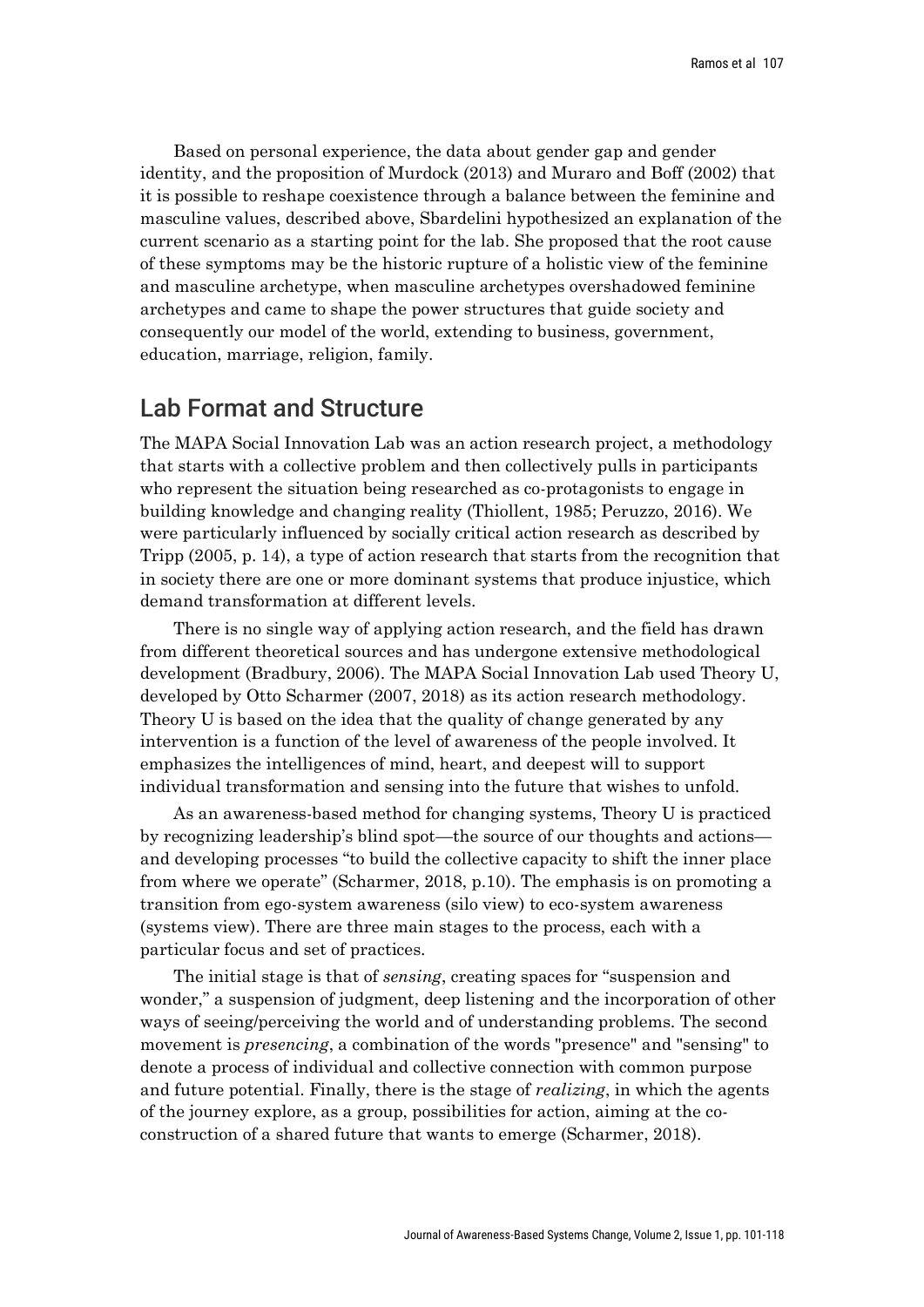Given the complexity of the guiding question of the MAPA Project, we realized we needed a methodology that could seize the sparks of the future, but also enable participants to visualize the system and perceive themselves as part of that system in order to co-create new narratives for it from within. The MAPA Social Innovation Lab took place over five consecutive days (August 12-16, 2019) from 8:30 a.m. to 7:00 p.m. every day. Save for August 14, the lab was held at Serviço Social do Comércio (SESC) facilities.

| <b>MAPA Program Schedule</b> |                                                                                                                                                                                                                                                                                                                                                                                                                                                                                                                                                                                                                                        |
|------------------------------|----------------------------------------------------------------------------------------------------------------------------------------------------------------------------------------------------------------------------------------------------------------------------------------------------------------------------------------------------------------------------------------------------------------------------------------------------------------------------------------------------------------------------------------------------------------------------------------------------------------------------------------|
| Day One                      | creating a landing strip<br>$\bullet$<br>understanding the MAPA starting point<br>opening up the collective experience of the Lab participants                                                                                                                                                                                                                                                                                                                                                                                                                                                                                         |
| Day Two                      | delving deeper into understanding feminine and masculine<br>٠<br>values as a contemporary collective phenomenon<br>guest futurist presented: "Gender Identity, Where does the<br>Future Point to?"<br>researcher and consultant presented: "The Feminine from an<br>African Descendant Matrix" in counterpoint to the Eurocentric<br>view of the theme<br>specialist in study of new masculinities presented discussions<br>on gender from a masculine perspective<br>psychiatrist who pioneered in Brazil the work with transsexual<br>people presented a scientific view on the studies of gender<br>identity and sexual orientation |
| Day Three                    | journey to Rio Silveira Indigenous village to experience<br>perspective on men/women, feminine/masculine through the<br>Indigenous cosmovision.                                                                                                                                                                                                                                                                                                                                                                                                                                                                                        |
| Day Four                     | returned from the Rio Silveira Indigenous village to hear<br>$\bullet$<br>voices from the field and for sense-making, identifying<br>emerging insights and preparing a draft of new narratives                                                                                                                                                                                                                                                                                                                                                                                                                                         |
| Day Five                     | dedicated to identity, to reflecting on what the week's<br>experiences meant personally, professionally, and socially for<br>each participant-leader<br>prototyping of next steps from a point of view applied to<br>reality.                                                                                                                                                                                                                                                                                                                                                                                                          |

*Figure 1: MAPA Program Schedule.*

# Holding a Space for Competing Narratives

The MAPA Social Innovation Lab experience built on the initial questions shaping the lab and expanded them, leading to the creation of multiple narratives around gender and gender values. In this section, we identify three key elements of the Lab process that led to this outcome and allowed multiple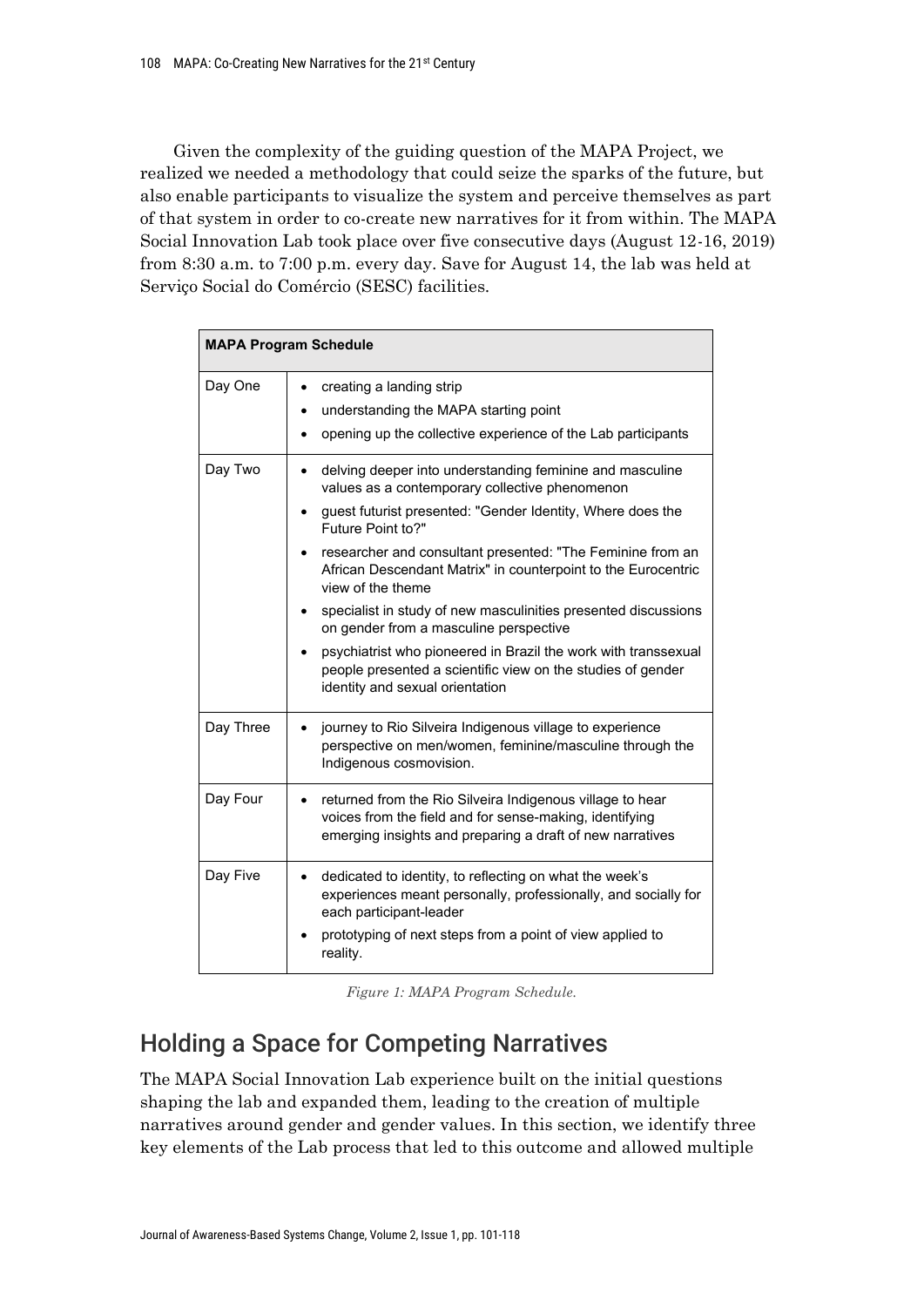narratives to emerge. Two of these principles—opening with vulnerability and group plurality/heterogeneity—were part of the process design. They are highlighted here because they were considered key conditions for the third principle, openness to multiple knowledge systems, to emerge spontaneously from the dynamics established by the group itself. As mentioned above, the comments shared here are drawn from the Sistematização and are shared with permission of the participants. Because gender identity and sexual orientation identity became a central theme of the lab, we share these identifiers. Participant names have been replaced with pseudonyms.

### Opening with Vulnerability

The first principle, opening with vulnerability, was crucial for creating a bond with participants and facilitators. The MAPA Social Innovation Lab's guiding questions emerged from the resonance of Sbardelini's personal restlessness in the collective context: a reflection on what is feminine that she has carried throughout her life and that led her to project her questioning of social relations more broadly. As Sbardelini reported in an article for the Brazilian edition of Marie Claire magazine, where she was invited to talk about the MAPA Social Innovation Lab:

The MAPA project is born out of a pain. From a wound associated with my feminine. When my mother became pregnant, she had a strong depression, which lasted until I was nine years old, which made her unable to be with me in the intensity that a child needed for bonding. This brought me the constant feeling of loneliness, abandonment, and not being loved. Later on, I understood that the wound in my story was also a collective wound, and one of the ways I found to dialogue with this pain was to start designing a project in which I could understand and help find solutions for being a woman in today's world (Sbardelini, 2019).

In the initial contacts to invite the lab participants, Sbardelini chose to speak openly about those points in her trajectory that had led her to reflect on the role of women in the world. MAPA participants connected with this in two regards. Like Sbardelini, many immediately recognized the importance of the proposed theme because it spoke to issues they deemed important and that merited urgent discussion. Second, Sbardelini's openness was seen as an invitation to build an empathic bond. Sbardelini's *acknowledgment of her own vulnerability* and the construction of the Lab's initial questions out of the *resonance of her individual vulnerability in the collective sphere* contributed to trust building. Already on the first day of lab activities, Sbardelini kicked off the lab summarizing the motivations for the process that she had shared with the participants. As recorded in the Sistematização document, this opening had an emotional tone. Sbardelini addressed a moment in her childhood when she knew for herself that what made her happy was to make others happy, and then a second feeling, which unfolds through her trajectory as a woman, an experience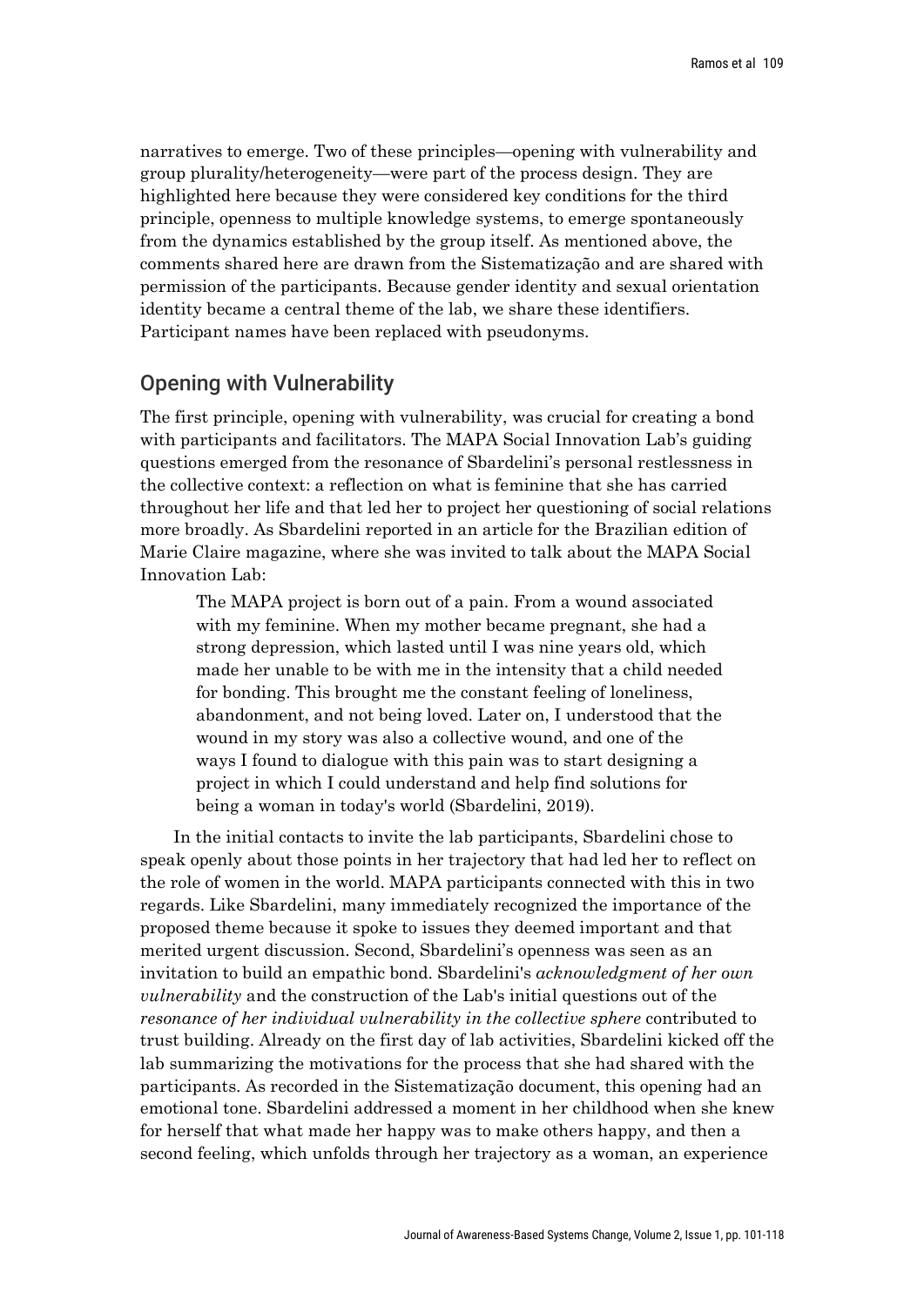from which she also inherited deep pain. The wound that forged her feminine side gave her the need to think of a project that worked with women as a collective (Sistematização, p.6).

This personal and human connection was fundamental because it inspired the participants' openness to the process from the recognition of their own places of pain. On the first day, when the participants introduced themselves in the plenary, their speeches reflected this openness. Aline, a White woman, explicitly recognized the identification with pain mentioned by Sbardelini:

It was through entrepreneurship that I started my healing journey, allowing myself, forgiving myself for being a woman. (...) Also understanding that we have the same pains, I place myself at the disposal of the universe to try to help in this mission so that men and women can live together in peace (Aline).

Carlos, a Black man who works in the outskirts of São Paulo, added complexity to the pain associated with the imbalance between female and male values, adding the perspective of race and economic class:

I connect romantically with everyone, but in practice, what moves me is to be alive, to be here, to be able to share. And what drives me, in fact, is life. This year is my 30th birthday, if I were to talk about a label, it is "bandido". The label issue has always bothered me, taking me out of my place. One of the reasons we are here, I believe, is that even labels need to be signified along with the narrative. When we talk about feminine and masculine, we already understand this gender barrier that we still have. We are learning to listen to each other, as men and as women, and all those who don't understand themselves in the body they inhabit (Carlos).

The presentation of the participants in their vulnerabilities, continuing the movement started by Sbardelini, was a fundamental aspect for the sensing stage (Scharmer, 2007), promoting the opening for the recognition of the other and the genuine listening to the different worldviews. As Camila, another participant, synthesized in an activity still on day one,

We cannot build from scratch, we need to build from the pains that led us here, they are the ones that will lead us to a forward movement, of impulsion and reconstruction (Camilla, White, woman).

Opening with vulnerability also meant opening to vulnerability, which shaped the atmosphere or culture of the lab and helped create the conditions for multiple narratives to be spoken and heard. At the end of the first day, Joana, an artist and White woman, proposed to the group the importance of committing to a "first person" narrative. She reflected that "our narratives are being coconstructed more from a general narrative and less from an intimate narrative" and called on the group to let the "raw and naked construction of a personal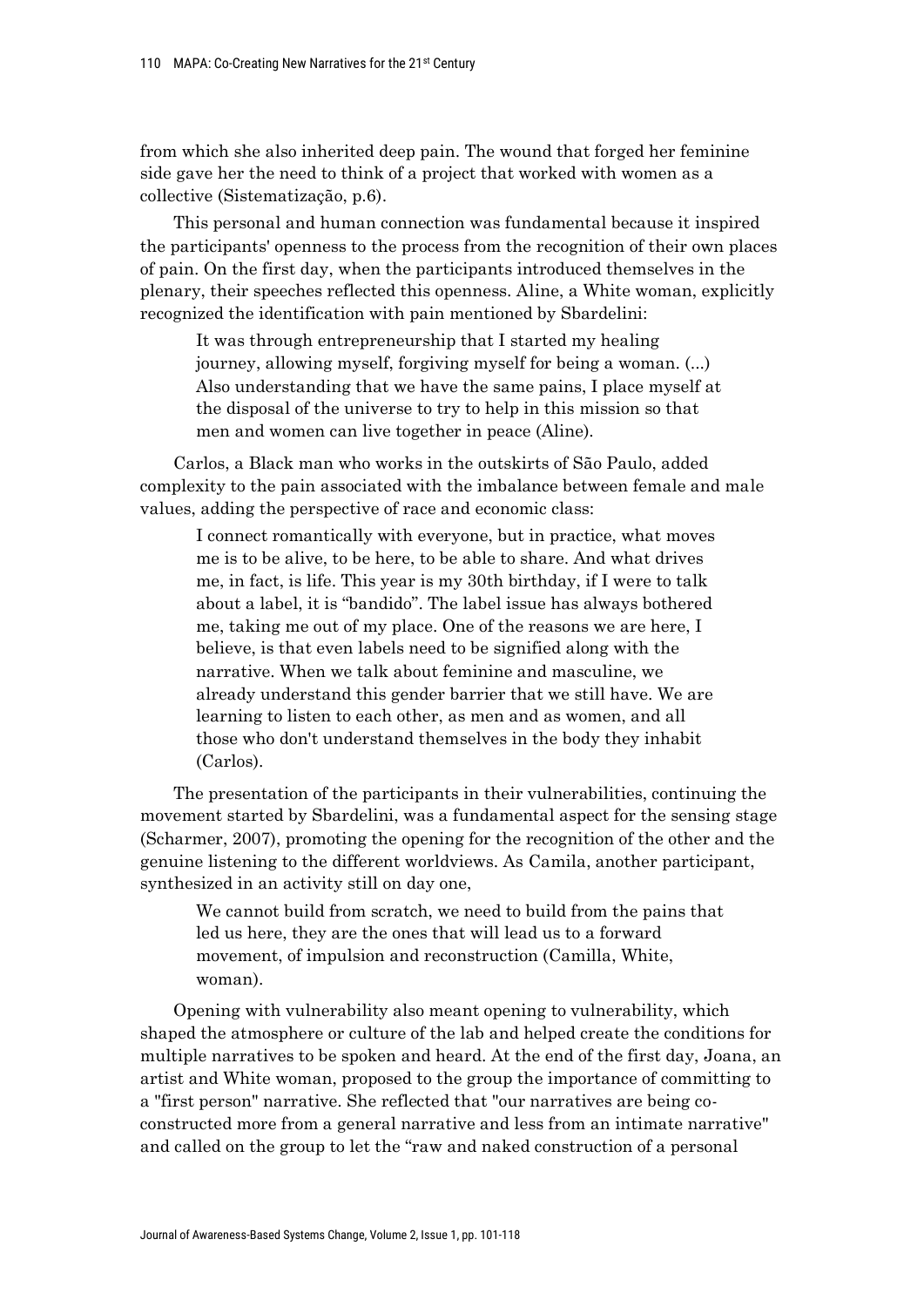narrative" emerge. Opening with vulnerability legitimized that, since the beginning of the activities, the participants could bring their personal experiences to the discussions. This characteristic of the process accentuated the heterogeneity of the narratives and paved the way for the deepening of the discussions based on the recognition of the complexity of the issues raised and their impacts on different realities.

### Group Plurality/Heterogeneity

As reinforced in the invitation and in the opening of the process, there was not just one pain, but pains, plural, to be acknowledged. Therefore, MAPA's social lab adopted the practice of intentionally choosing participants based on a second principle, that of *group plurality / heterogeneity*. This element was crucial to the setting up of the playing field: in order for the lab process to potentially transform social structures, different points of view had to be represented and expressed during the process. In addition to ensuring points of views from representatives in different fields, such as political change, environment, communication and culture, technology and innovation, social entrepreneurship, and education, we were keen on guaranteeing a true diversity of racial, gender, age, class, and socioeconomic social markers since social differences are structured by these markers and, therefore, the proposed discussion would be ineffective in the absence of such.

The representation of women was essential due to the motivation of the lab and the underrepresentation of women in leadership and decision making spaces (Gender Gap Report, 2018); the representation of Black people because they make up 53% of the Brazilian population, who also occupy few places of power and decision making (IBGE, 2015); the representation of Indigenous people to aggregate the knowledge of native peoples; and the representation of transgender people because they broaden the perspective of gender vision in Brazil, the country with the highest number of murders of transgender people in the world (Transgender Europe, 2021). Other groups considered relevant by the curators were not represented, such as people with disabilities and refugees, because, within the limit of the number of participants, they favored having more than one voice per group, especially from the most overlooked and undervalued groups in society.

There was also an attempt to minimize the power relations. This was manifest by the care taken to establish the necessary conditions for each leader's participation. For example, although there was no remuneration for participating in the lab, participants from low-income groups were consulted at the time of the invitation about the need to receive an allowance, since suspending their economic activities for five days could mean a significant reduction in their income and put their survival conditions at risk. This allowance made it possible for those in this situation to participate in the process and have their voices represented.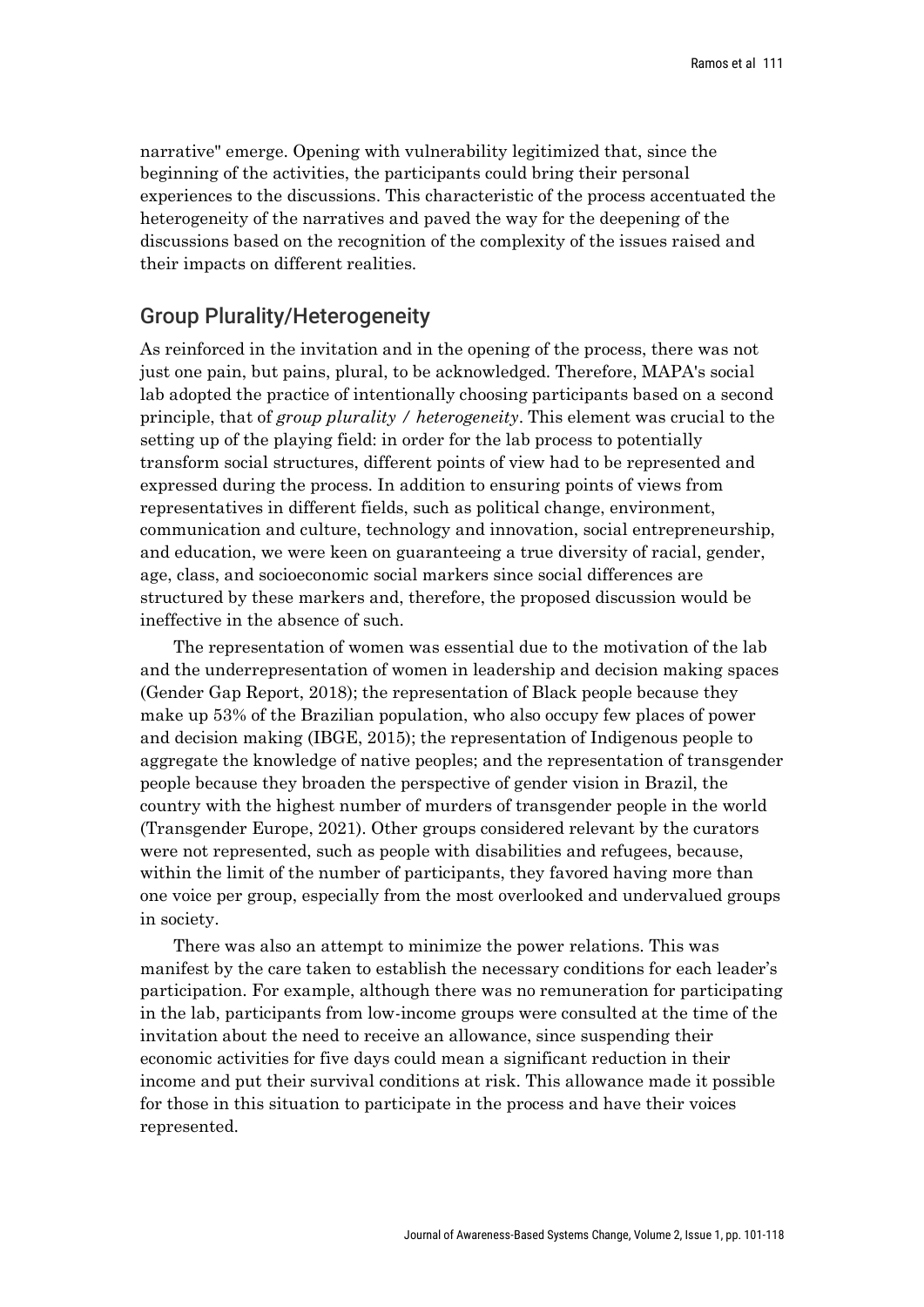There was also a concern to avoid reinforcing possible contexts of domination that could derive from the professional positions occupied by the participants, which included leadership positions in recognized private and social institutions. To this end, as Sbardelini recalls, participants were initially asked not to define themselves through their job titles. One of the sponsor's representatives, for example, introduced herself saying: "I am from Natura, I work there in the areas of innovation, marketing and sustainability," deliberately omitting that she held a senior vice-presidential position.

Brazil is a socially diverse and complex country, so the objective of having different points of view represented was not, and could not be, to come up with a comprehensive representation of all existing social segments. Although we looked predominantly at pre-defined groups, the intent behind the search for plurality and heterogeneity was to set up a baseline of several worldviews and experiences woven together through radically different personal and professional contexts. The group's principle of heterogeneity pressed upon the MAPA Social Innovation Lab precisely to enable a field in which alliances, connections, and historical and cultural divergences could be made explicit, allowing the participants to be moved by and respond to whatever emerged. Through heterogeneity, the lab was dynamically ripe not only for the pursuit of cognitive knowledge, but—most importantly—for dramatizing the pluriverse of its constitution, what we call the *opening to multiple knowledge systems,* the third structuring principle of the MAPA Social Innovation Lab.

#### Opening to Multiple Knowledge Systems

Over the five-day immersion, participants learned of the several nuances inherent to many mobilizing issues, such as the concept of gender and the feminist movement, the interplay and tension among gender, race and class, the questions that pervade transgender identity, the perspective of masculinities and our relationship with nature, and also confronted the tensions surrounding such issues.

A turning point occurred on the second day of the lab. After the presentation of specialist Dr. Alexandre Saadeh, a psychiatrist who works with the transsexual population, the specialist guests who had been slotted to speak next sensed the discomfort of Rodrigo, a transsexual man, and relinquished spontaneously part of their lecture time so that the transsexual leaders would have the chance to be heard.

Rodrigo and Sabrina, a transgender woman, explained how problematic it was that they were not given an opportunity to talk about their own experiences and worldviews on the official lab agenda. Rodrigo began:

It's just that I have been deeply bothered by the fact that you talk about us with me here and with Sabrina here. Even more after yesterday, when we talked about the importance of speaking in first person. Why tolerate our silence? Why tolerate us in the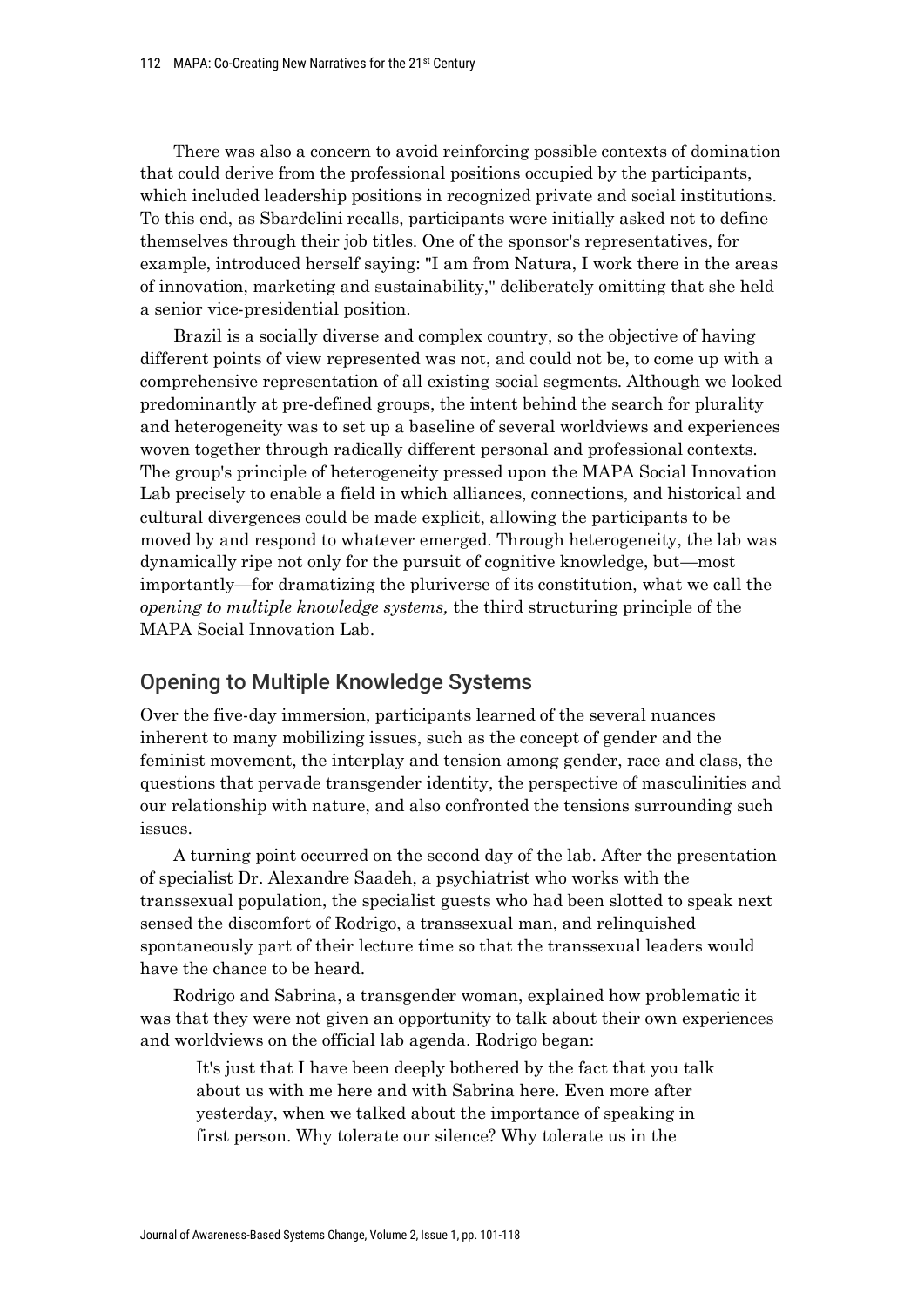margin? This seems like a small thing, but the consequences of this are fatal. When some people look at me, or at people like me, I wonder how they think, "will there be gender in the future?" But I go to the bathroom and people remind me that this gender exists. So, this future will only exist if we are alive, and it is difficult.

Sabrina emphasized the importance of listening to direct personal experiences to fulfill the lab's goal of building a new narrative from plural perspectives:

The main point for me is that we are telling stories and we need to be careful. Not only to be careful that these stories are correct, but that they are also complete. (...) So, the story that would have been told here if it didn't have my presence and Rodrigo's would be a story that would have talked about the future, would have talked about institutions, but would not have had a first-hand view which is what we are trying to bring here. Concrete, tangible experiences, from people who experience this and not just people who have studied it from a neutral or academic point of view.

This emergent aspect of the process reinforces that a truly participatory process presupposes the right and ability of people to express themselves on issues and decisions that affect them and intend to disseminate knowledge about them (Bradbury, 2006). This pillar is important for liberating "the muted voices of those held down by class structures and neo-colonialism, by poverty, sexism, racism and homophobia" (Bradbury, 2006, p.10). Although the organizers of the lab were aware of this principle, the episode pointed out blind spots and allowed, in fact, the emergence of what we call the opening to multiple knowledge systems, for a few reasons.

Firstly, a cisgendernormative and heteronormative bias was identified that neither the lab organizers nor the other participants had identified or perceived as negative. Rodrigo's interjection and the subsequent opportunity given to express the pain that the situation had provoked and reinforced enabled other participants who had not initially been affected by the situation to recognize the oppression of cisgendernormative and heteronormative social roles, to recognize themselves as protagonists in such oppression, and to pull back the veil on their own privileges. On the fourth day, Roberta, a White woman, spoke about this feeling in a plenary report to the group:

I still feel a lot of shame for being able, from day one, to access the amount of prejudice I still have inside me and the times I was completely complacent and omitted. My shame is because I always had a choice. Maybe my role here is this insignificance, and I think I owe it to all of you who have been insignificant and irrelevant in so many forums, so I think that's where I fit in.

Secondly, it was the group itself that autonomously reorganized the speaking spaces in conjunction with input from the guest speakers present; neither the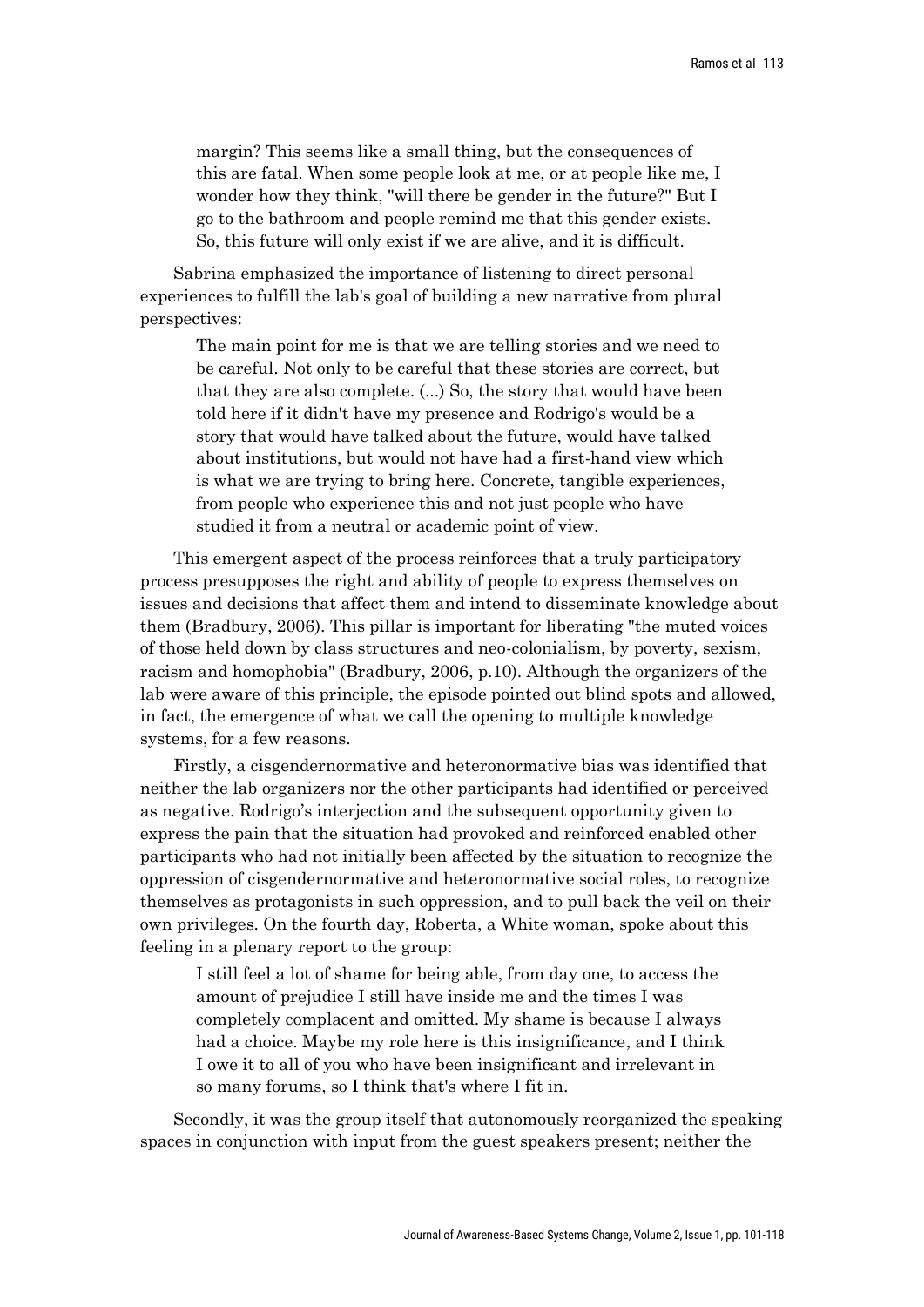facilitators nor Sbardelini played any part. And it was not by chance that these guests who embraced Rodrigo's remarks were a Black woman, Gabriela, and a Black man, João. As Gabriela recalls, both recognized the importance of being able to raise one's voice as a way of claiming places of power since both work to claim and reclaim spaces of power in their daily activities and activism. Right at the beginning of his presentation, Gabriela emphasized:

In many spaces, Black people, trans people, gays, lesbians are present, but not in all spaces are they given the floor. Speaking is an important process to build society, and while few can speak, society will always continue to be formatted by a few. We are talking about individual pains, but we are also talking about a collective that has suffered systematic violence, that has experienced a high feminicide rate, that makes Brazil the country that kills the most trans people and I find it worrying that this is not a *collective pain*.

João also highlighted the importance of including Rodrigo's and Sabrina's experiences in the ongoing process:

We need to go beyond the impression that we need to overcome or ignore some things. some things can't be ignored or overcome. so if we use with or from maybe it's better. So, when we think about pains it is with those pains and not *beyond them*.

The emphasis on representativeness addressed by Gabriela and João allowed all lab participants to become aware of the elements that make up the very system that had provoked Rodrigo's discomfort. Once again, the group was able to experience the social microcosm in which subaltern groups develop their own strategies for occupying spaces of power and for offering mutual support.

At the end of this day, the lab participants reported in plenary their perceptions and feelings about the episode and described the new dimensions that the episode brought to the recognition of individual and collective pains: "We are talking about the first person, but no one has commented whether it is the first person singular or plural," said Marcos, a heterosexual White man. José, a gay White man emphasized the change of perspective that the experience brought to the discussions:

We need to understand that there are discussions about coexistence and there are also discussions about survival in this process. As long as we need to talk about the level of survival of certain groups, which I think is the issue of pain, then we cannot give ourselves the privilege of discussing only coexistence (José).

It bears noting that, though the participants had taken a first step in this direction following Sbardelini's very personal opening talk, it was only after the powerful statements made by Rodrigo, Gabriela, João, and others that it dawned on participants that their personal pains, representing collective pains, could in fact be heard. It was only at this point that the most privileged of the group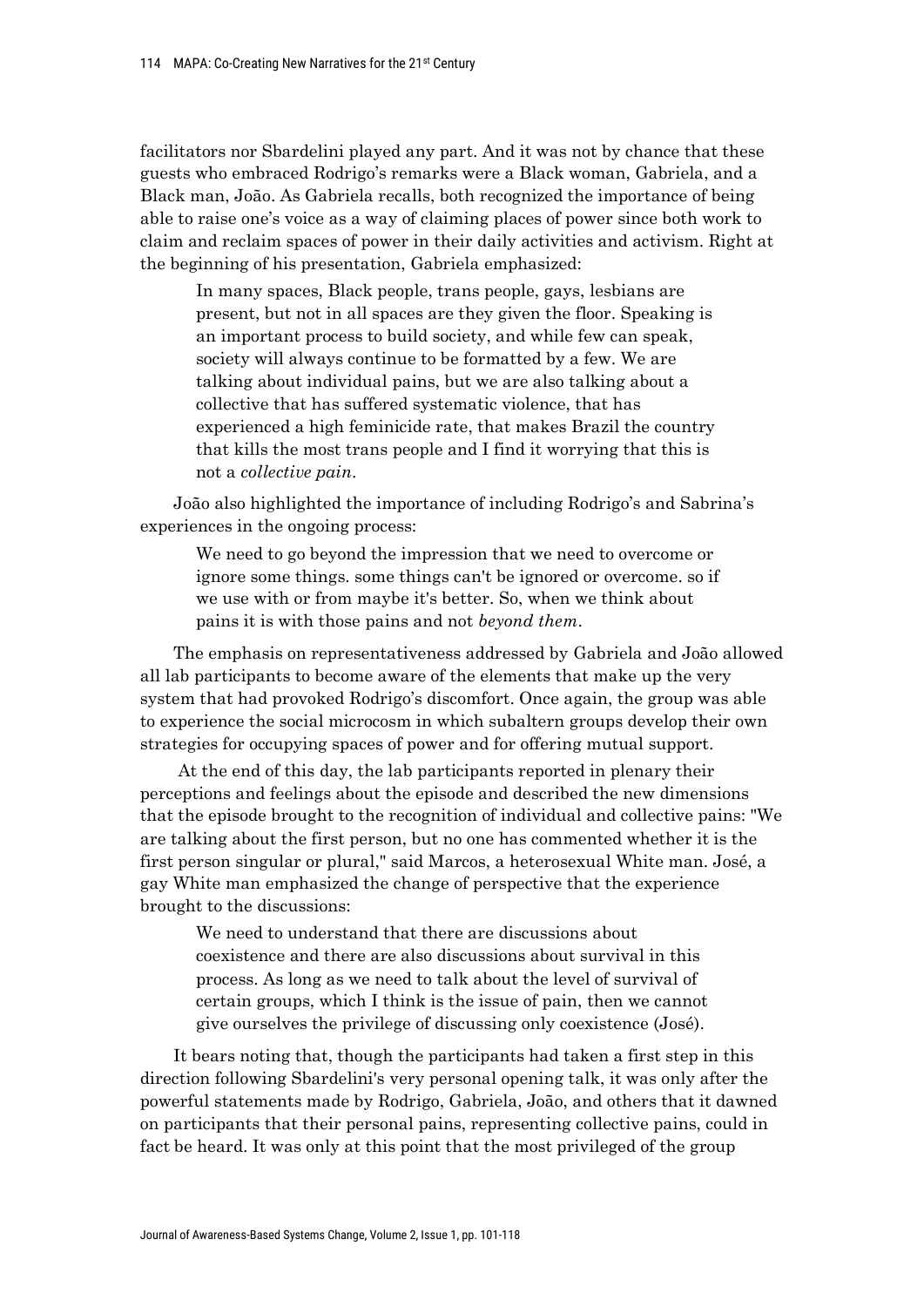began to force themselves to recognize their own blinders, to face a shortsightedness that had thus far not been brought to their attention (and certainly not in such raw expression), and to accept that unintentional violence was committed by virtue of their privilege.

## Co-Creating New Narratives

Questioning the world and our model of society based on the question "What are feminine and masculine values in the  $21<sup>st</sup>$  century?" showed us that it is impossible to make a direct leap towards one new narrative. Rather, we need to open to a multitude of narratives that take into consideration nature, various social causes, struggles, corporeities, historicities, cultures and experiences that coexist in this same time and space. To build multiple narratives it is crucial and urgent that we acknowledge and denounce the many forms of domination and construction of inequalities that act and impact on our personal and collective relationships; only then might we start to draw and live and tell stories focused on the dignity of each and every person and/or collective. As Fricke (as cited in Brydon-Miller et al., 2003) proposes, this was a process that sought to stimulate personal commitment, with individuals being subjects of their history and the social contexts on which they depend. Inevitably, this became a multidimensional process that welcomed struggle and uncertainty, which makes action research more energizing and full of possibilities (Brydon-Miller et al., 2003). Through the MAPA process, the group built on and deepened the complexity of the initial questions raised concerning masculine and feminine values, connecting them with the power relations related to gender, race, social class, economic class, and humankind's relationship with nature. Instead of co-creating a single narrative for the 21st century in response to the initial questions, the lab led to the group's identifying the need for multiple narratives.

The MAPA Project has also shown that, in this moment of anguish and uncertainty aggravated by Covid-19, a process of deep-diving into our dark depths and unknown shadows as individuals and as a society is critical so that solutions can be co-designed based on recognition of privilege and suspension of prejudice and judgments. It is a search, as Dussel (2014) proposed, for a change of attitude toward the demands of life on Earth, forging a space in which cultural differences are put into relationship dialogically and creatively to transform the structures of domination and power. The process implemented by the MAPA Social Innovation Lab, based on carefully cultivated spaces, intentional design, with the needed time for preparation and the curation of the participant group (both the heterogeneity and the individuals' positions as leaders), pointed out, as presented, important elements for this. Some blindingly clear lessons were learned: the process must be collective and heterogeneous; conflict and acknowledging vulnerabilities are the paths to structuring a network of care and respect; and we must build together whatever we wish to share as a value.

As Bradbury (2006) pointed out, action research, as an emergent, evolving, and educational process, urges us to observe its practical and lasting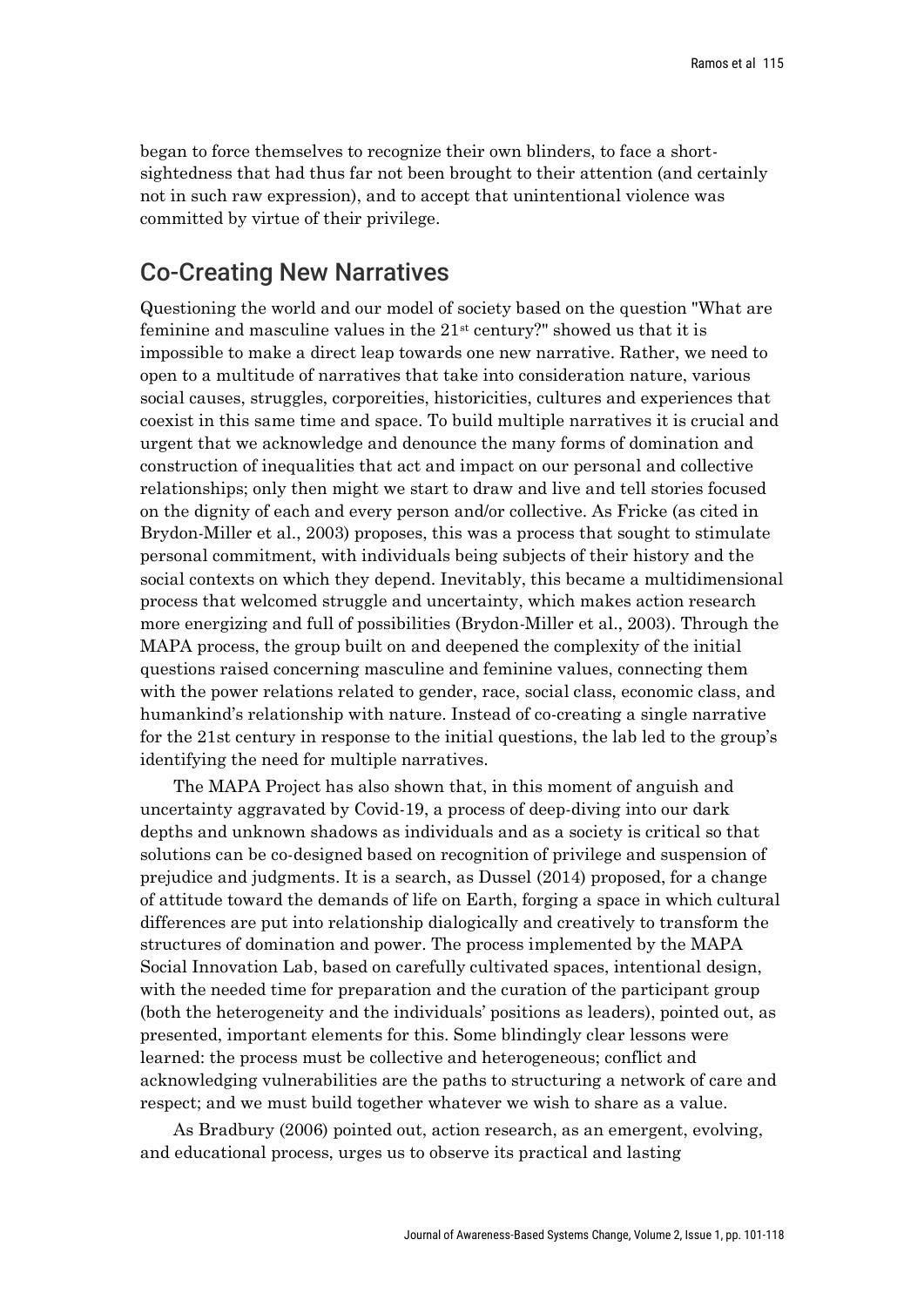consequences. After the five days of collective immersion, MAPA participants spontaneously connected through a group messaging app, naming the group called MAPA Lovers, and indicated their willingness to build a network of dialogue, solidarity, and strategic agency based on the supportive community that had been formed by the shared MAPA Project experience. The group remains active at the time of writing. In addition, the group's reflections related to power relations of gender, race, social class, economic class, and humankind's relationship with nature were systematized by Suindara in the open-access publication upon which the findings in this paper are based, and in a documentary with the record of the process (both available at projetomapa.net). Finally, in 2021, Suindara developed an online course, via WhatsApp, a literacy in ten themes that emerged from the Lab, called MAPA E-learning: Narratives for the 21st Century. The course is aimed at all hierarchical levels of companies and organizations, and relied on the participation of eight leaders who were in the lab as presenters and guest experts in the classes. The goal is to expand the reach of the knowledge field produced in the MAPA lab and the positive impact.

A new future is emerging, and the MAPA experience convinces us that this desirable future can be built with many hands, be spread by many different voices, and be based on freedom, empathy, compassion, respect, plurality, and affection.

## References

Beauvoir, S. de. (1989). *The second sex*. Vintage Books.

- Bhat, N., & Sisodia, R. (2016). *Shakti leadership: Embracing feminine and masculine power in business.* Berrett-Koehler Publishers.
- Bradbury, H. (2006). *The SAGE handbook of Action Research*. Sage Publications.
- Brydon-Miller, M., Greenwood, D., & Maguire, P. (2003). Editorial: Why action research? *Action Research*, *1*(1), 9–28. https://doi.org/10.1177/14767503030011002
- Butler, J. (1999). *Gender Trouble: Feminism and the subversion of identity.* Routledge.
- Deleuze, G. & Guatarri, F. (1995). *Mil Platôs vol. 1: Capitalismo e esquizofrenia*  [Thousand Plateaus: Capitalism and Schizophrenia]. Editora 34.
- Dussel, E. (2014). *Filosofías del sur. descolonización y transmodernidad* [Philosophies of the south. decolonization and transmodernity]. Editorial Akal.
- Eisler, R. T. (1988). *The chalice and the blade: Our history, our future.* Perennial Library.
- Geertz, C. (1989). *A Interpretação das Culturas* [The Interpretation of Cultures]. Guanabara-Koogan.
- Instituto Brasileiro de Geografia e Estatística (2015). Pesquisa Nacional por Amostra de Domicílios [National Sample Survey of Households]. https://www.ibge.gov.br/estatisticas/sociais/
- Muraro, R. M., & Boff, L. (2002). *Feminino e masculino: uma nova consciência para o encontro das diferenças* [Feminine and masculine: a new consciousness for the encounter of differences]. Sextante.
- Murdock, M. (2013). *The heroine's journey*. Shambhala Publications.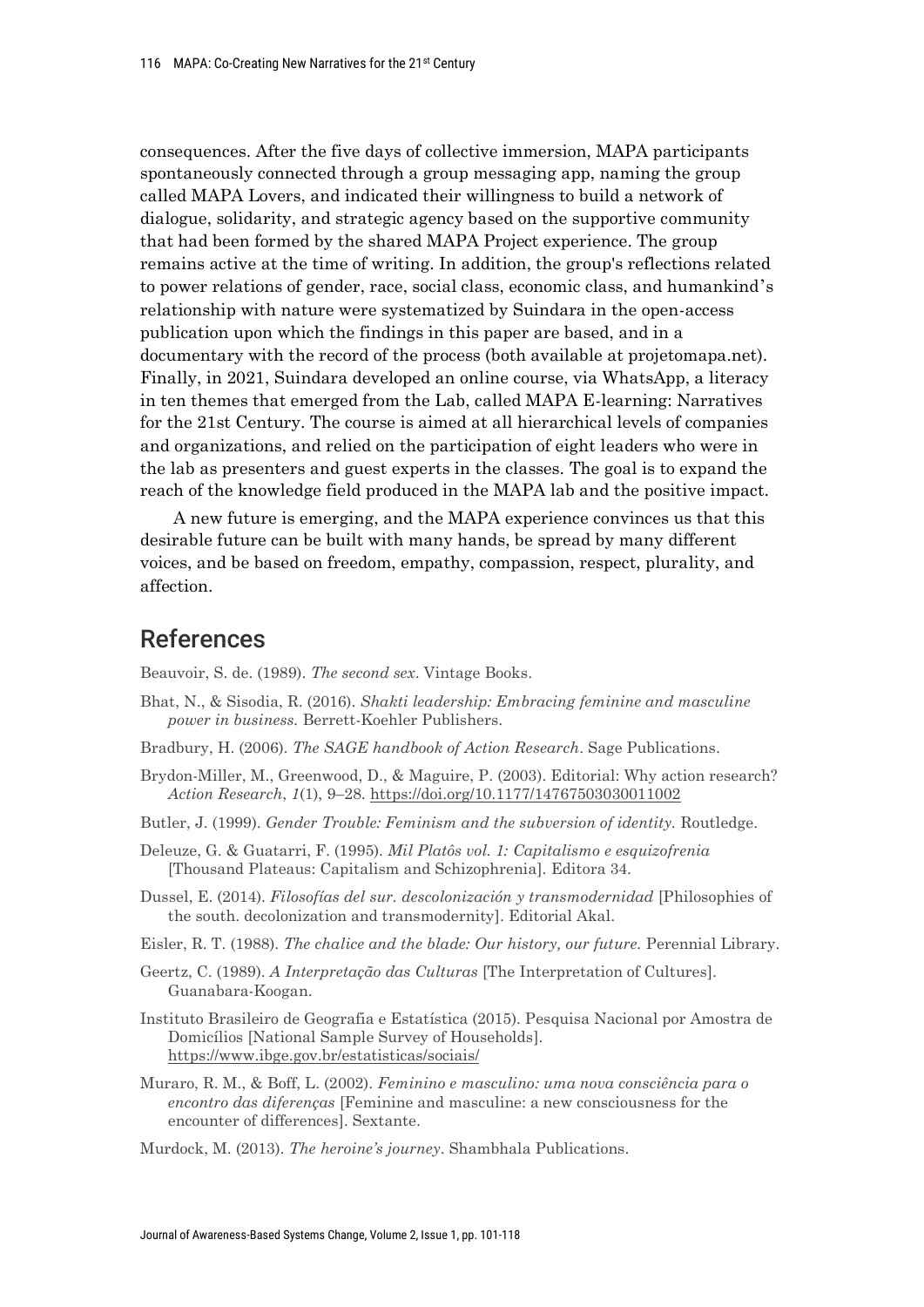- Peruzzo, C. (2016). *Epistemologia e método da pesquisa-ação: uma aproximação com movimentos sociais e comunicação* [Epistemology and method of action research: an approach with social movements and communication]. XXV Encontro Anual da Compós - Grupo de Trabalho Comunicação e Cidadania, Anais. Goiânia: Associação Nacional dos Programas de Pós-Graduação em Comunicação.
- Ribeiro, D. (2017). *O que é: lugar de fala?* [What is it: place of speech? ]. Letramento Justificando.
- Rosaldo, M. (1995). O uso e abuso da Antropologia: reflexões sobre o feminismo e entendimento intercultural [The use and abuse of Anthropology: reflections on feminism and intercultural understanding]. *Horizontes antropológicos*, *1*, 11-36.
- Sbardelini, R. (2019, December 6). MAPA: uma narrativa para o século 21 [MAPA: a narrative for the 21st century]. *Marie Claire (Brazil).*  https://revistamarieclaire.globo.com/Mulheres-do-Mundo/noticia/2019/12/mapa-umanarrativa-para-o-seculo-21.html
- Scharmer, C. O. (2007). *Theory U: leading from the future as it emerges.* SoL Press.
- Scharmer, C.O. (2018). *The essentials of Theory U: Core principles and applications*. Berrett-Koehler Publishers.
- Sorj, B. (1992). O feminino como metáfora da natureza [The feminine as a metaphor of nature]. *Revista Estudos Feministas*, *0,* 143-150. https://doi.org/10.1590/%25x
- Strathern, M. (1988). *The gender of the gift: problems with women and problems with society in Melanesia.* University of California Press.
- Transgender Europe. (2021). *Trans murder monitoring (TMM) Report*. https://transrespect.org/en/tmm-update-tdor-2021/
- Thiollent, M. (1985). *Metodologia da pesquisa-ação* [Action Research Methodology]. Cortez.
- Tripp, D. (2005). Pesquisa-ação. Uma introdução metodológica [Action Research. A methodological introduction]. *Educação e Pesquisa*, *31*(3)., 443-466. https://www.scielo.br/j/ep/a/3DkbXnqBQqyq5bV4TCL9NSH/?lang=en
- UN Women Brazil Country Office; Papo de Homem. (2016). *Precisamos falar com os homens* [We need to talk to the men]. https://issuu.com/onumulheresbrasil/docs/relat\_\_rio\_onu\_eles\_por\_elas\_pesqui
- World Economic Forum. (2018). *The Global Gender Gap Report.* https://www3.weforum.org/docs/WEF\_GGGR\_2018.pdf